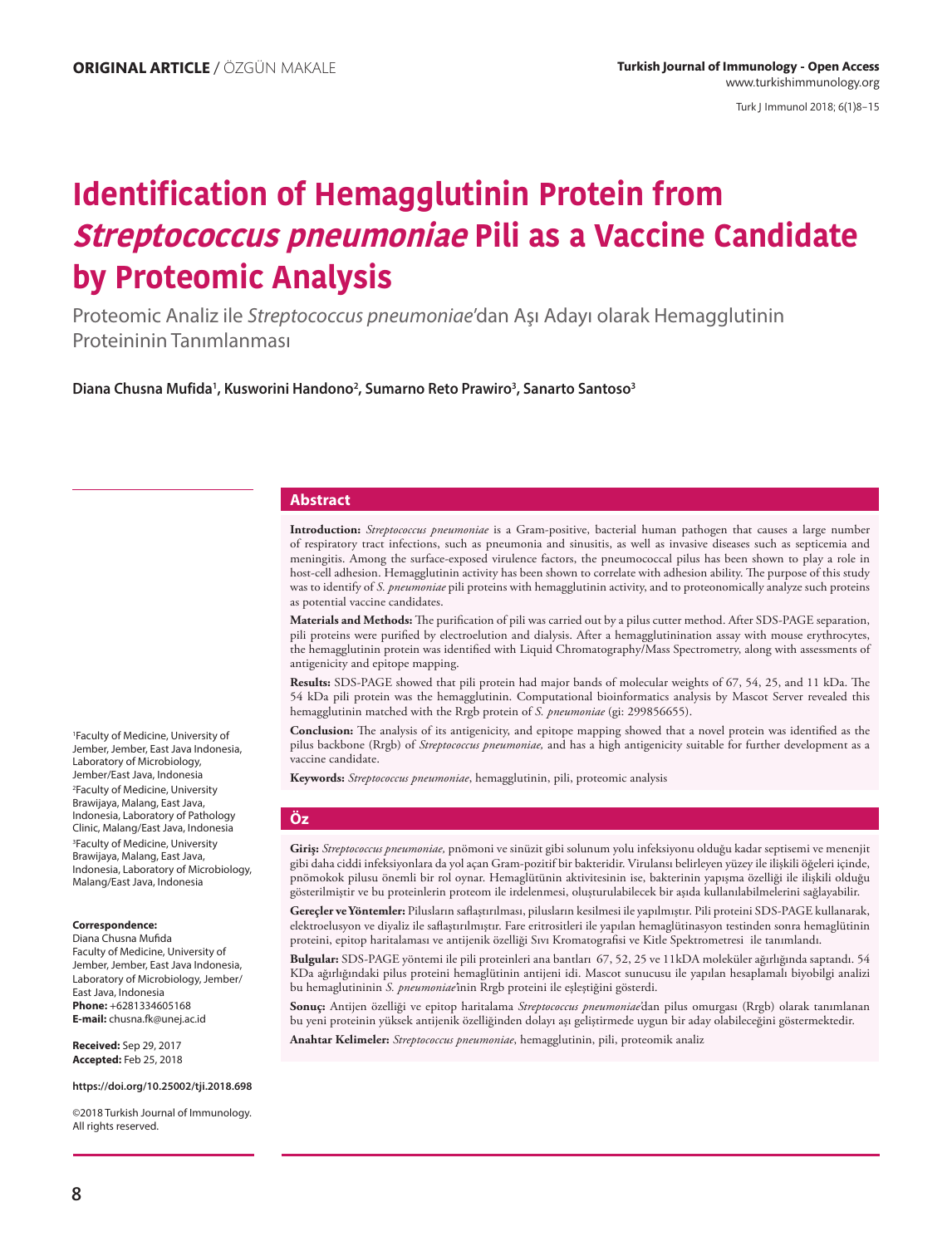# **Introduction**

*Streptococcus pneumoniae* (pneumococcus) is a grampositive bacterium that colonizes the human nasopharynx, and causes diseases including pneumonia, otitis media, bacteremia, and meningitis.**[\[1\]](#page-6-0)** Pneumococcal pneumonia is a lung infection with high morbidity and mortality in developing countries.**[\[2\]](#page-6-0)** According to the World Health Organization (WHO), there are 156 million cases of pneumococcal pneumonia per year, and 2 million infants die annually due to this disease.**[\[3\]](#page-6-0)** In 2010, pneumonia was the leading cause of infant death in the world, 30– 50% were caused by *S. pneumoniae.***[\[4\]](#page-6-0)**

The manifestation of pneumococcal pneumonia is preceded by attachment of *S. pneumoniae* to the host cell in order to initiate infection. The attachment is mediated by bacterial adhesion proteins, and host cell receptors. Once the bacterium has attached, colonization and replication follow, which initiates host cell responses promoting the destruction of the infected cell.**[\[5\]](#page-7-0)** The ability of *S. pneumoniae* to attach is supported by several surface proteins, such as PspC, PsaA, PsrP, PfbB, NanA, PavA, as well as the pili. However, adhesion to the host cell, via adhesins localized on the pili, is the first event of all, and it is followed by the attachment via the other surface proteins.**[\[6,7\]](#page-7-0)**

Gram-positive bacteria have a unique, long, thin pili structure, yet their pili are strong and their integrity is maintained by a remarkable sequence of covalent cross-links, both between the individual pili subunits, and within them. The cross-links take the form of isopeptide bonds. Intermolecular linkages are catalyzed by the action of sortase enzymes but internal crosslinks arise through auto-catalytic, intramolecular reactions that occur spontaneously in the pili subunits.**[\[8\]](#page-7-0)** These bonds play a critical role in maintaining the integrity of the pili under mechanical or chemical stress so that it can bind to the host cell, and functionally stabilize the surface proteins in order to take part in host cell pathogenesis.**[\[7\]](#page-7-0)** Besides that, it has been shown in animal testing that pili of *S. pneumoniae* can increase bacterial colonization, and facilitate the formation of micro-colonies and biofilm.**[\[9\]](#page-7-0)**

The colonizing ability of these bacteria is correlated with their ability to hemagglutinate red blood cells. High hemagglutination ability is highly associated with high colonizing ability. Mitra et al.**[\[10\]](#page-7-0)** showed that hemagglutinating ability, and colonizing ability were

correlated in *Shigella* spp. This correlation is also present with the fimbrial hemagglutinin protein of *Bordetella pertussis* which mediates the attachment of bacteria to the mouse respiratory tract.**[\[11\]](#page-7-0)** This hemagglutinin protein has been widely used as one of three components of an acellular vaccine antigen of *B. pertussis* along with pertussis toxin, and pertactin, a *B. pertussis* adhesion protein.**[\[12\]](#page-7-0)**

One vaccine that is currently being used against *S. pneumoniae* is the 23-valent pneumococcal polysaccharide vaccine (PPV). It is classified as a vaccine that induces an immune response via the T independent immune response*.*  Hence it cannot be administered to infants younger than 2 years old because their T independent immune response is not yet mature. In this case, the Pneumococcal Polysaccharide Conjugate Vaccine (PCV) can be used. However, its protective ability does not cover all serotypes of *S. pneumoniae*. PCV can give a protection against invasive pneumococcal disease (IPD) from serotypes of *S. pneumoniae* in the vaccine. The serotypes of *S. pneumoniae* may cause different IPD in the different region so the ability to give a protection against IPD depends on the region. The percentages of coverage of PCV7, PCV10, and PCV13 in North America and Europe are 48–82%, 70–84%, and 70–88%, respectively. The emergence of the pneumococcal disease by non-vaccine serotype becomes a serious concern.**[\[13\]](#page-7-0)**

To manage that problem, the invention of the more effective vaccine for protecting against all serotypes of *S. pneumoniae* is needed.**[\[14\]](#page-7-0)** The pili proteins of *S. pneumoniae,* particularly the hemagglutinin protein can inhibit bacterial attachment to host cells. Therefore, this study aimed to identify hemagglutinin proteins from the pili of *S. pneumoniae* by proteomic analysis as a first step in the development as a vaccine candidate.

# **Methods**

# **Subject**

The bacteria used in this research was *S. pneumoniae* wild type with no process of typing, obtained from Balai Besar Laboratorium Kesehatan Surabaya, East Java, Indonesia.

# **Culture conditions and isolation of pili protein**

Methods from Sumarno et al.**[\[15\]](#page-7-0)** were used for *S. pneumoniae* culture, and isolation of pili proteins. *S. pneumoniae* growing on blood agar plates was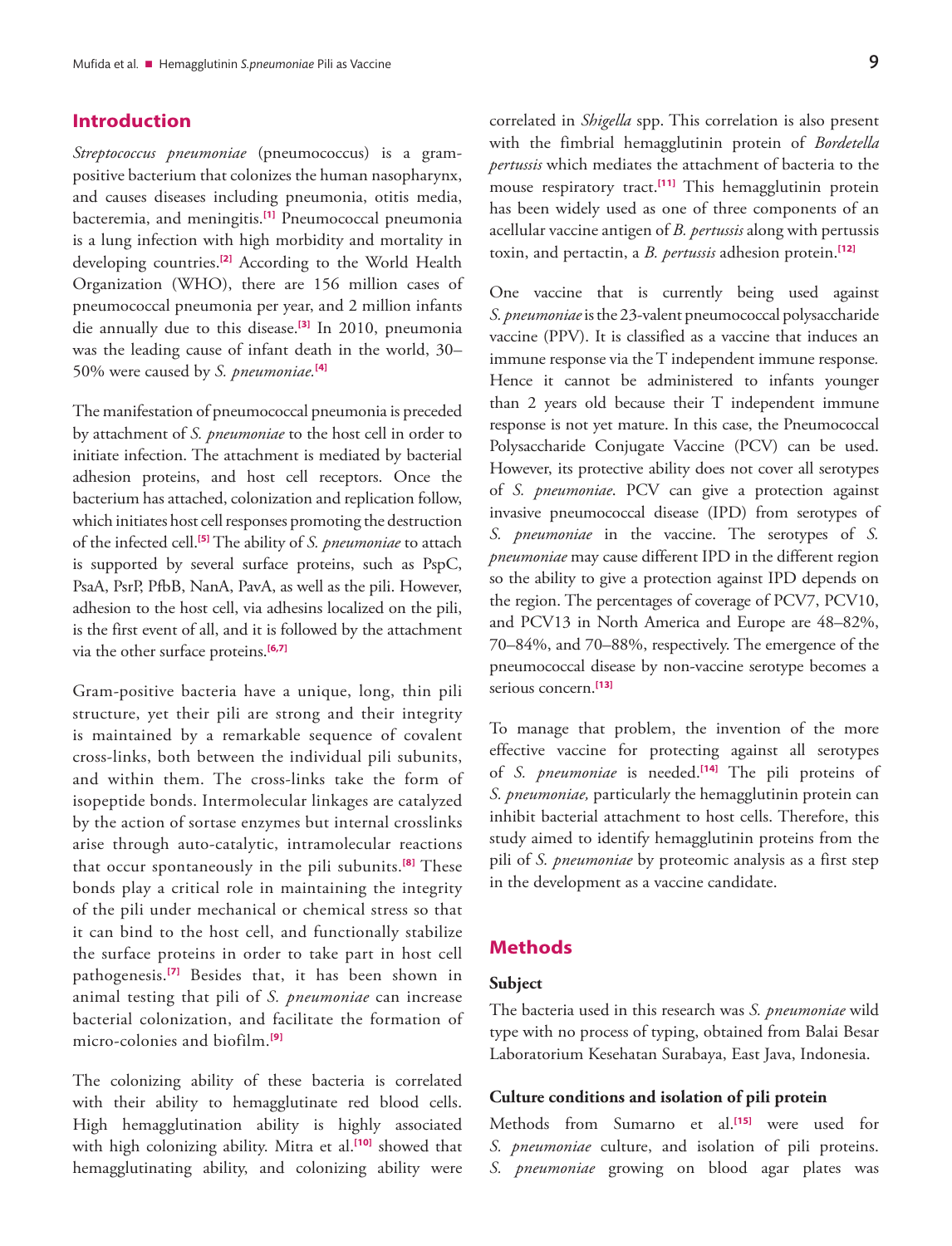inoculated into biphasic brain heart infusion (BHI) medium supplemented with 5% sheep blood, and thiaproline carbonate glutamate (TCG) in order to enrich the growth of *S. pneumoniae* pili*.* The medium contained  $0.02\%$  thioproline,  $0.3\%$  NaHCO<sub>3</sub>,  $0.1\%$  monosodium 1-glutamate, 1% bactotryptone, 0.2% yeast extract, 0.5% NaCl, 2% bacto agar, and 1 mM EGTA.

TCA was added into tubes containing bacteria harvested from the media until the concentration reached 3%. The tubes were centrifuged then the supernatant was discarded, and the pellet was resuspended in PBS at pH 7.4. Pili were cut from the bacteria using pili bacterial cutter for 30 seconds at a speed of 5000 rpm, repeated a total of four times (first through fourth cuts). The pili fraction was isolated by centrifugation of the cutting products at 12.000 rpm at 4°C. The supernatants containing the bacterial pili were stored at a temperature of 4°C for further analysis.

# **Sodium dodecyl sulphate polyacrylamide gel electrophoresis (SDS-PAGE)**

The molecular weights (MW) of the protein components of the pili fraction were conducted using SDS-PAGE after a method adapted from Laemmli.**[\[16\]](#page-7-0)** Protein samples were heated at 95–100°C for 5 min in a buffer solution containing 5 mM Tris at pH 6.8, 5% 2-mercaptoethanol, 2.5% w/v sodium dodecyl sulfate, 10% v/v glycerol with bromophenol blue tracer color. A portion (12.5%) of a mini slab gel with 4% tracking gel was selected, and the gel was run at 120 mV. MW protein marker (GeneOne protein marker extended 13 bands) was loaded on alongside the samples, and gel was stained with Coomassie Brilliant Blue for visualization. Calculation of the molecular weight of the pili proteins used gel doc.

### **Pili protein purification**

Pili proteins were purified by electroelution. The dominant protein band from the first cut was cut out from the SDS-PAGE gel for further purification. The cut band was placed on cellulose membrane filled with running electrophoresis buffer. Electroelution used a horizontal electrophoresis apparatus at 125 mV for 25 minutes. Dialysis was performed on the product of electroelution with PBS pH 7.4 buffer fluid, as much as 2 liters on 2×24 hours at 4°C.

# **Hemagglutination assay**

Erythrocytes from mice were collected for the hemagglutination assay. Mice blood was taken from the heart, and collected in falcon tubes containing EDTA,

which was then homogenized, and sterile 10 mL PBS added. The tubes were subsequently centrifuged at 3500 rpm for 10 minutes at room temperature. The supernatant was discarded, and the pellet resuspended with 1 mL sterile PBS, and centrifuged again for 10 minutes at room temperature. Then, 10 mL sterile PBS was added to 50 μL of the pellet, and homogenized.

The hemagglutination test was conducted in a V-based microplate. The dilutions used were 1/2, 1/4, 1/8, 1/16, 1/32, 1/64, 1/128, 1/256, 1/512, and a control, made using a serial dilution method. The control well was not provided with sample suspension. After that, 50 μL of mice erythrocytes were added to all dilution and control wells, the plate shaken, and the presence or absence of agglutination was observed. The result was positive when the control showed a red dot, but treated samples did not show a red dot at the base of the microplate. The test samples used were extracted pili protein using the pili cutter, and purified protein.**[\[17\]](#page-7-0)**

# **Immunization of mice with hemagglutinin protein of**  *S. pneumoniae* **pili**

50 μg/50 μL of the hemagglutinin protein of *S. pneumoniae* pili was mixed with equal volume of Complete Freund's adjuvant (Sigma), and then intraperitonel was injected into mice. The second and third injections were performed on days 7 and 14 with incomplete Freund's adjuvant. Seven days after last immunization the blood samples were collected, and its serum contained polyclonal antibody.**[\[18\]](#page-7-0)**

# **Western blotting of hemagglutinin protein of**  *S. pneumoniae* **pili**

Gel from SDS-PAGE hemagglutinin protein of *S. pneumoniae* pili was transferred to polyvinylidene diflouride (PVDF) membrane using semidry blotting (Bio-Rad) for 1 h at 100 mA. The membrane was blocked by incubation in 5% nonfat dry milk dissolved in blocking buffer for 1 h at room temperature. After washing with Tween 0.05% three times, the membrane was incubated overnight at 4°C with mice serum which was diluted 1:100 in blocking buffer. After that, the membrane was incubated with alkaline-phosphatase rabbit antimouse IgG secondary antibodies at a dilution 1:200 for 2 h at room temperature after washing three times with TBST Nitro-blue tetrazolium-bromo-4-chloro-3 indolyl phosphate was used for color development.**[\[19\]](#page-7-0)**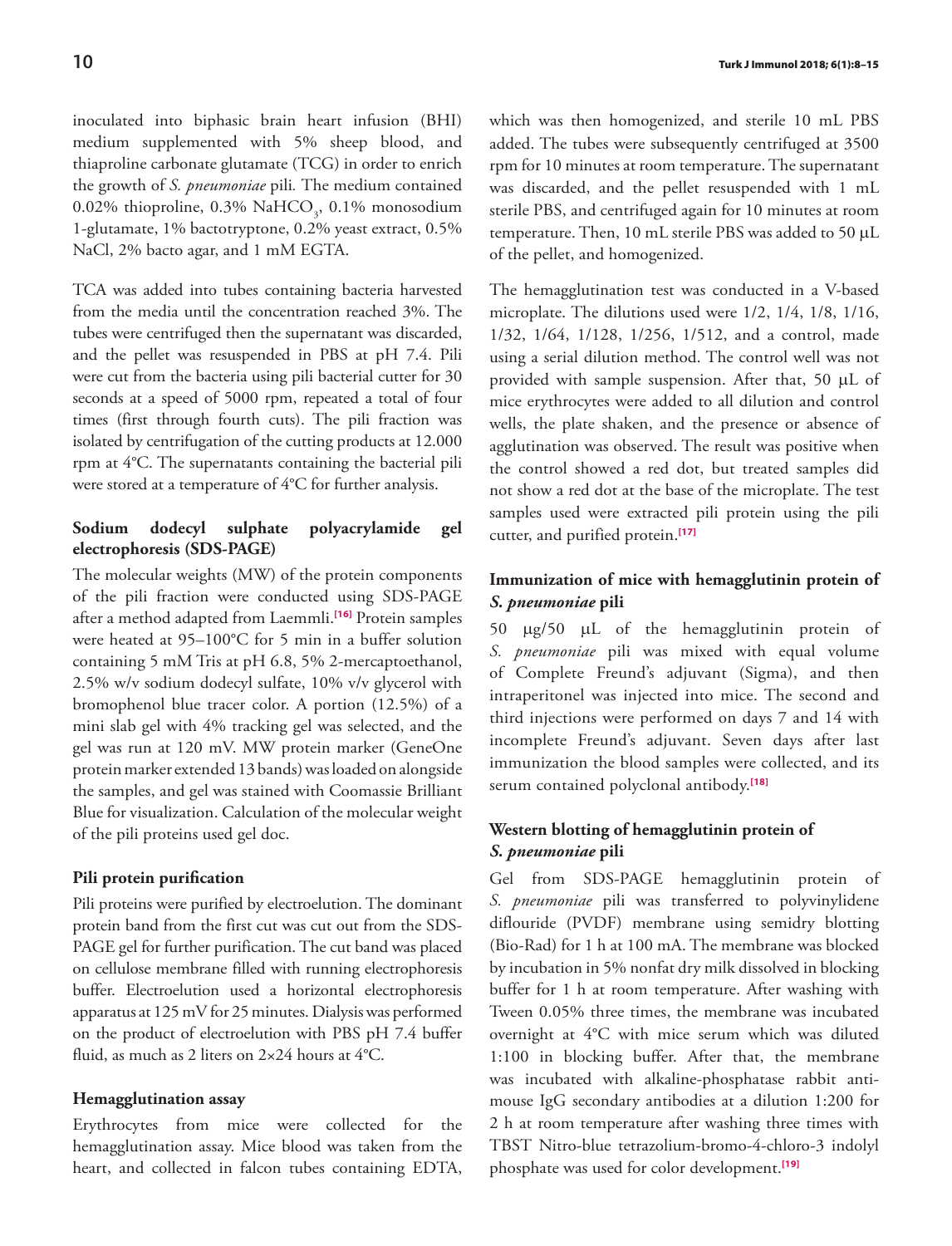# **In-gel protein digestion and liquid chromatographymass spectrometry (LC-MS/MS) analysis**

Protein samples were trypsin-digested, and peptides extracted according to standard techniques.**[\[20\]](#page-7-0)** Peptides were analyzed by electrospray ionization mass spectrometry using the Agilent 1260 Infinity HPLC system (Agilent) coupled to an Agilent 6540 mass spectrometer. Tryptic peptides were loaded onto a C18 column 300 SB, 5 m (Agilent), and separated by a linear gradient of water/acetonitrile/0.1% formic acid (v/v). Spectra were analyzed to identify proteins of interest using Mascot sequence matching software (Matrix Science) with the MSPnr100 database.

#### **MS data analysis**

The Mascot search parameters were a) peptide tolerance (peptide tol):  $\pm 0.2$ ; b) MS/MS tol:  $\pm 0.2$ ; c) Peptide charge: 2+ 3+ and 4+; d) Mass: Monoisotopic; e) trypsin as the specific enzyme; and f) the database used: MSPnr 100 Q315. The amino acid sequence sample was recovered from Mascot Server (https://sysbio-mascot.wehi.edu.au/ mascot). For identifying the protein profile, the amino acid sequence was analyzed by comparing it with the protein data bank sequence from *S. pneumoniae* (taxid: 1313) through BLASTP (http://blast.ncbi.nml.nih.gov/ Blast.cgi). All identifications were manually validated based on MW, signal peptide (SignalP4.1: http://www. cbs.dtu.dk/services/SignalP/), and subcellular location. Data reliability was measured by the query coverage, and percent identity of the sample.

#### **Antigenicity and epitope mapping analysis**

Protein antigenicity was performed by using Kolaskar and Tongaonkar antigenicity (http://www.iedb.org). A default threshold value was 1.0.**[\[21\]](#page-7-0)** Epitope mapping was investigated using Discotope predictions of epitopes from protein structure with a default threshold of -7.7. The Discotope method is a computational method to predict linear B-cell epitopes that can be recognized by antibodies. The similarity between all novel proteins and human proteins was also analyzed by using BLASTP (http://blast.ncbi.nlm.nih. gov/Blast.cgi). Antigenic sites, and epitope mapping were visualized by 3D structure profiles using PyMol software.

## **Results**

# **Identification of hemagglutinin protein of** *S. pneumoniae* **pili**

*S. pneumoniae* pili protein was identified by SDS-PAGE. Pili protein profiles were generated from the first to fourth cut of pili proteins as seen in Figure 1.



**Figure 1.** *S. pneumoniae* pili protein profile from SDS-PAGE gel. Annotation: (a) marker protein, (b) whole cell, (c) 1<sup>st</sup> cut pili, (d) 2<sup>nd</sup> cut pili, (e) 3<sup>rd</sup> cut pili, (f) 4<sup>th</sup> cut pili protein fraction.

The results from the SDS-PAGE gel showed four dominant bands of protein (see right-facing arrows, Figure 1), which had molecular weights of 67 kDa, 54 kDa, 25 kDa and 11 kDa. The first cut of pili protein showed thicker bands than the others, hence it was primarily used to produce pili protein subunits. The dominant protein from the first cut was cut out of the gel, and underwent electroelution and dialysis giving rise to the protein solution tested in the hemagglutination test.

The hemagglutination test showed that the protein with the molecular weight of 54 kDa was the hemagglutinin protein because it was able to agglutinate erythrocyte at up to a 1/16 dilution. This hemagglutinin protein then underwent LC-MS/MS to identify the sequence of amino acid.

#### **Immunogenicity**

The result of western blotting showed the 54 kDa of the hemagglutinin protein of *S. pneumoniae* pili is immunogenic protein. Antibody anti-54 kDa of hemagglutinin protein of *S. pneumoniae* pili could recognize 54 kDa of hemagglutinin protein of *S. pneumoniae* pili (Figure 2).

# **MS analysis of hemagglutinin protein of** *S. pneumoniae* **pili identification**

The MS data suggested that two hypothetical proteins were isolated in the 54 kDa band, both similar to the protein of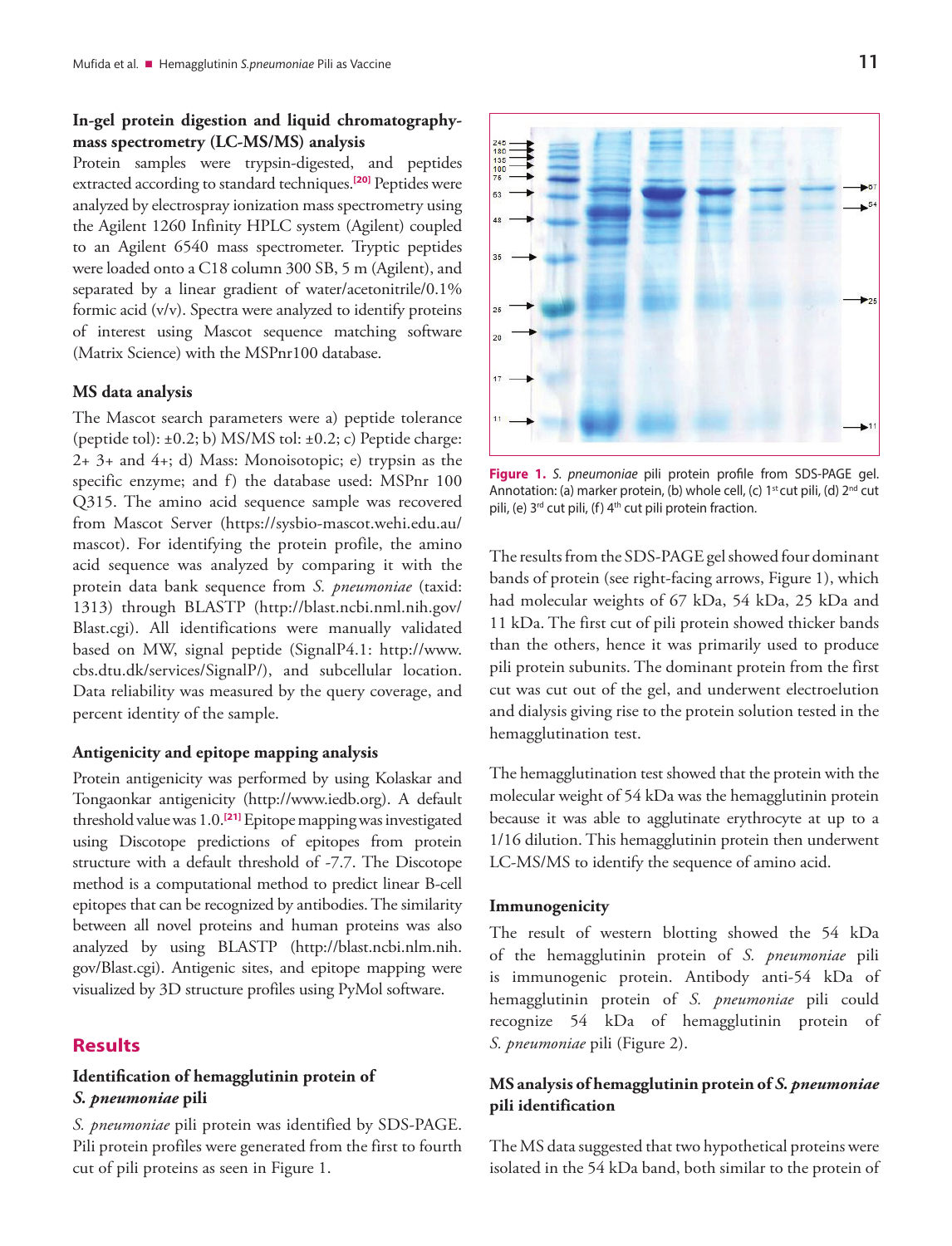| <b>Table 1.</b> List of hotel proteins from the 54 KDa protein band of 3. pheamoniae pin by LC-MS/MS dsing an in-geralgestion approach |                         |                                                                                             |                    |              |          |                 |
|----------------------------------------------------------------------------------------------------------------------------------------|-------------------------|---------------------------------------------------------------------------------------------|--------------------|--------------|----------|-----------------|
| No                                                                                                                                     | <b>Accession number</b> | Protein                                                                                     | Query coverage (%) | Identity (%) | MW (kDa) | <b>Function</b> |
|                                                                                                                                        | qi: 299856655           | Chain A, Structure of The Pilus<br>Backbone (Rrgb) protein from<br>Streptococcus pneumoniae | 77                 | 100          | 48.01    | adhesion        |
|                                                                                                                                        | qi: 761232612           | Chain A, The Crystal Structure of<br>Pneumococcal Vaccine Antigen Pcpa                      | 66                 | 63           | 49.44    | None            |

**Table 1.** List of novel proteins from the 54 kDa protein band of *S. pneumoniae* pili by LC-MS/MS using an in-gel digestion approach

*S. pneumoniae* pili (Table 1). The data showed amino acid residue IPFPALAER from the 54 kDa band matched with the chain A structure of the pilus backbone (Rrgb) from *S. pneumoniae* (100% similarity), and the chain A structure of pneumococcal vaccine antigen Pcpa (63% similarity). This protein matched with the MS/MS spectrum that assigned the amino acid sequence IPFPALAER (Figure 3). The proteins were selected based on their similarity to human surface cell proteins selected using BLASTP tools (http://blast.ncbi.nlm.nih.gov/Blast.cgi).

# **Antigenicity and epitope mapping analysis of identified protein as potential candidate vaccine**

The selected antigenic proteins of *S. pneumoniae* pili protein that were not similar to human surface cell proteins were analyzed using bioinformatic tools to assess their antigenicity and epitope mapping. Epitope mapping performed using the BepiPred method was used to determine epitopes of selected proteins as the binding portion of the antibody. The antigenicity analysis



**Figure 2.** Western blotting using 54 kDa of hemagglutinin protein of *S. pneumoniae* pili detected with antibody anti-54 kDa of hemagglutinin protein of *S. pneumoniae* pili*.*



**Figure 3.** Mass Spectrometry spectrum of peptide sequence IPFPALAER, which matches a novel protein (gi: 299856655) that is designated as the chain A structure of the pilus backbone (Rrgb) protein from *S. pneumoniae.*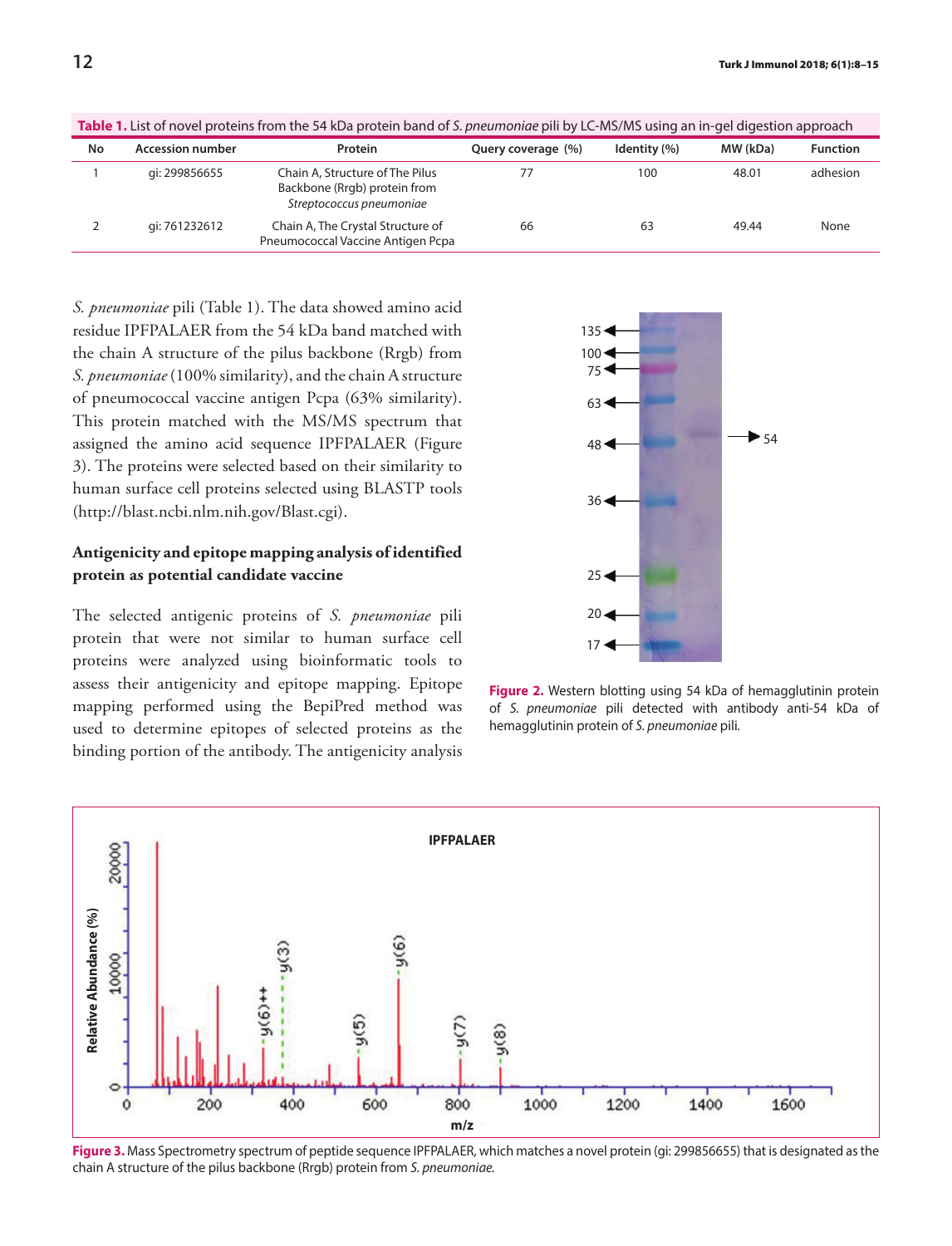| <b>Protein identification</b> | <b>Accesion number</b> | <b>Start position</b> | <b>End position</b> | Peptide sequence   |  |
|-------------------------------|------------------------|-----------------------|---------------------|--------------------|--|
| Chain A, Structure of The     | gi: 29985665           | 188                   | 195                 | <b>NKPVVDKR</b>    |  |
| Pilus Backbone (Rrgb)         |                        | 211                   | 221                 | <b>GTKIPYVVNTT</b> |  |
| protein from Streptococcus    |                        | 292                   | 307                 | QITYSATLNSLAVADI   |  |
| pneumoniae                    |                        | 353                   | 361                 | <b>KATVQLVNA</b>   |  |
|                               |                        | 368                   | 373                 | <b>GAPVEL</b>      |  |
|                               |                        | 437                   | 443                 | <b>KKFVKVD</b>     |  |
|                               |                        | 452                   | 458                 | <b>AOFVVKK</b>     |  |
|                               |                        | 464                   | 469                 | <b>YIAFKS</b>      |  |
|                               |                        | 486                   | 495                 | <b>KLDAAVAAYT</b>  |  |
|                               |                        | 503                   | 510                 | AQALVDQA           |  |
|                               |                        | 513                   | 520                 | EYNVAYKE           |  |
|                               |                        | 523                   | 529                 | <b>FGYVEVA</b>     |  |
|                               |                        | 569                   | 578                 | <b>IDDVEFVVGA</b>  |  |
|                               |                        | 598                   | 604                 | <b>TKVVNKK</b>     |  |
|                               |                        | 615                   | 623                 | TIIFAVAGA          |  |
|                               |                        | 626                   | 634                 | <b>MGIAVYAYV</b>   |  |

| <b>Table 2.</b> Antigenic regions of selected proteins as candidates for vaccine against S. pneumoniae |  |  |  |  |
|--------------------------------------------------------------------------------------------------------|--|--|--|--|
|--------------------------------------------------------------------------------------------------------|--|--|--|--|

| Table 3. Epitope regions of selected proteins as candidates for vaccines against S. pneumoniae |                         |                       |                     |                                |                |  |
|------------------------------------------------------------------------------------------------|-------------------------|-----------------------|---------------------|--------------------------------|----------------|--|
| <b>Protein identification</b>                                                                  | <b>Accession number</b> | <b>Start position</b> | <b>End position</b> | Peptide sequence               | Peptide length |  |
| Chain A, Structure of                                                                          | qi: 299856655           | 214                   | 236                 | <b>VNHOVGDVVEYEIVTKIPALANY</b> | 23             |  |
| The Pilus Backbone                                                                             |                         | 255                   | 270                 | TVKVTVDDVALEAGDY               | 16             |  |
| (Rrgb) protein                                                                                 |                         | 368                   | 386                 | TFDLVNAQAGKVVQTVTLT            | 19             |  |
| from Streptococcus                                                                             |                         | 444                   | 458                 | PKVVTYGKKFVKVN                 | 14             |  |
| pneumoniae                                                                                     |                         | 504                   | 516                 | <b>DRAVAAYNALTAO</b>           | 13             |  |

result showed that selected proteins have a polyantigenic region, and polyepitope regions (Table 2 and 3). These data showed chain A, the structure of the pilus backbone (Rrgb) from *S. pneumoniae* has a high antigenicity and epitope mapping.

### **Discussion**

Hemagglutinating activity is directly correlated with the colonization ability of *Shigella* spp. in a suckling mouse model, thus showing hemagglutination may be used as a reliable indicator of bacterial adherence<sup>[10]</sup>. Further, a hemagglutinin, 160 kDa surface protein of gram-positive *Staphylococcus saprophyticus* exhibited adhesion to the urothelial cell, so this protein could be characterized as an adhesion.**[\[22\]](#page-7-0)** A gram-positive bacteria like *Staphylococcus saprophyticus* has a hemagglutinin protein which plays in an adhesion process, so it is called as the adhesion protein. In human, it plays its role by binding the human fibronectin of ureter. This phenomenon has been examined in vitro. In mice, it plays its role in colonization of kidney, and has been examined in vivo.**[\[23\]](#page-7-0)** In another experiment conducted by Conolly et al.**[\[24\]](#page-7-0)** *Porphyromonas ginggivalis* has hemagglutinin protein pili which acts in adhesion on the epitel cell of mouth, colonization, and biofilm formation.

Thus, the hemagglutinin protein of *S. pneumoniae* pili might also involve in the cell attachment process.

The pili proteins of *S. pneumoniae* were detected by SDS-PAGE as major bands with MWs of 67, 54, 25 and 11 kDa (Figure 1). These major bands were purified by electroelution and dialysis, then tested for their ability to hemagglutinate mice erythrocytes. The pili protein with MW of 54 kDa caused agglutination of erythrocytes of mice up to 1/16 dilution.

*S. pneumoniae* pili protein of 54 kDa is immunogenic. In the Western blot analysis, IgG was purified from polyclonal antibodies which were prepared against the hemagglutinin protein of pili of 54 kDa. It specifically recognized the similar antigen, indicating that the protein was immunogenic (Figure 2). Another hemagglutinin protein which has immunogenicity is hemagglutinin protein from *B.pertussis* fimbrial. The immunogenicity was found when an immunization of DPT vaccine contained hemagglutinin protein of *B.pertussis* fimbrial induced a higher antibody.**[\[25\]](#page-7-0)**

The immunogenicity of a protein depends on several factors such as the degree of protein alienation on the host cell (nonself), the molecular weight of protein,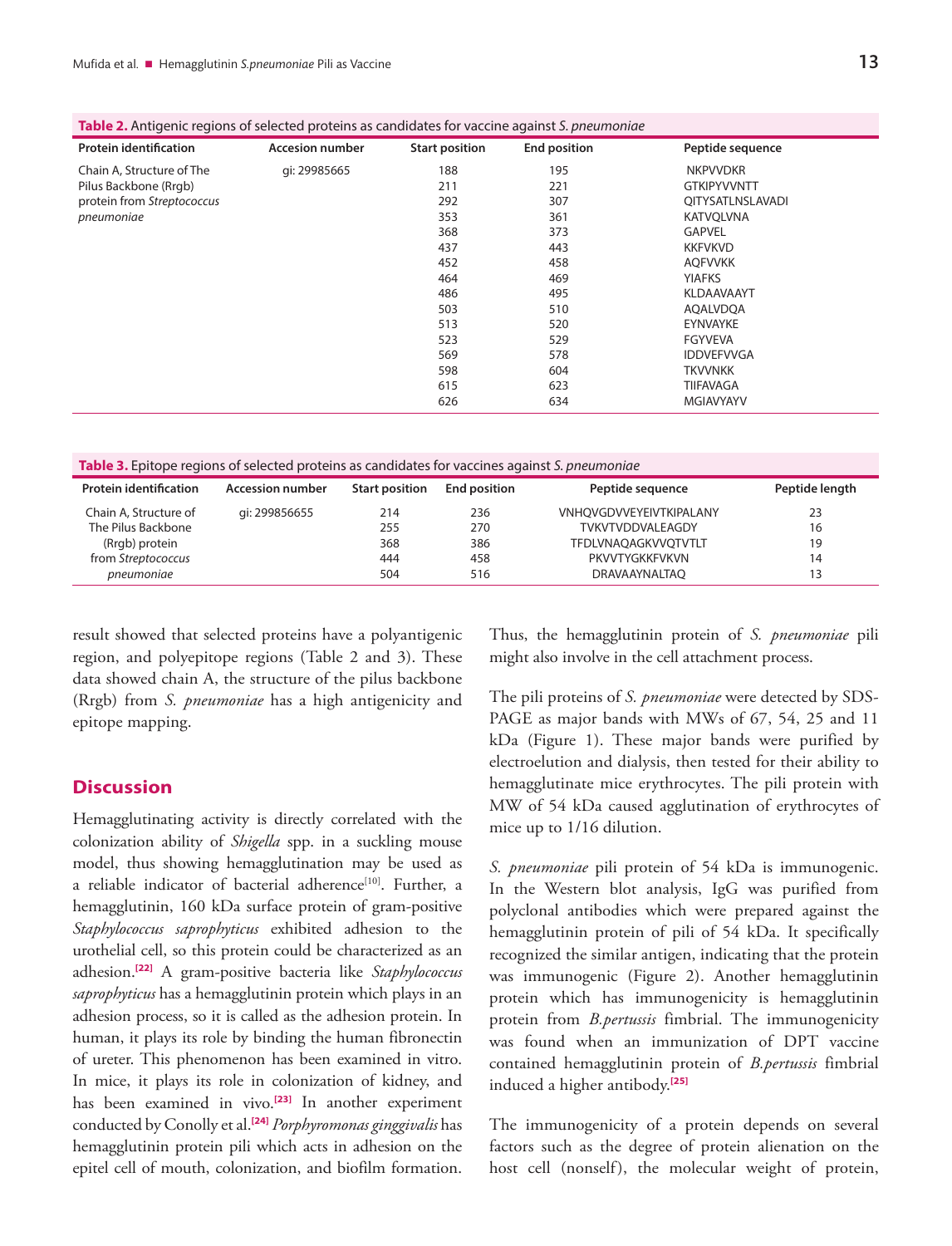<span id="page-6-0"></span>

**Figure 4.** Predicted epitope and antigenic regions of chain A, structure of the pilus backbone (Rrgb) protein from *S. pneumoniae* (gi: 299856655) as a candidate for vaccine against *S. pneumoniae*, as visualized by Pymol.

composition, complexity, and chemical structure. The results of protein similarity of RrgB protein, and the cell surface protein in human by using BLASTP showed that the hemagglutinin protein of *S. pneumoniae* of 54 kDa is a non-self protein. A protein can be developed to be a vaccine candidate if the macromolecule protein is a potent immunogen. A protein with molecular weight over 10 kDa is a strong immunogen. The hemagglutinin protein of pili has molecular weight of 54 kDa, so it is a macromolecule protein, and its immunogenicity has been proven.**[\[26\]](#page-7-0)**

The immunogenicity also depends on its structure. Protein which is composed of amino acids with positive charges (lysine, arginine, and histidine) and aromatic amino acid (tyrosine) is the stronger immunogen compared by the other groups. If those amino acids are dominant in composing the protein then the protein becomes a stronger antigen. A complex chemical structure of a protein will make the protein to be a strong immunogen. The sequences of amino acids of RrgB protein which are antigenic contain those proteins in Table 2.**[\[26\]](#page-7-0)**

A novel hypothetical hemagglutinin protein from this study (54 kDa) is similar to the chain A, the structure

of the pilus backbone (Rrgb) from *S. pneumoniae* (gi: 299856655) (Figure 4), and the chain A, the structure of Pneumococcal vaccine antigen Pcpa (gi: 761232612). Pili of *S. pneumoniae* is composed of a backbone fiber formed by RrgB, to which are joined two minor pilins, RrgA and RrgC. RrgB is composed of four domains, D1-D4.**[\[27\]](#page-7-0)** The chain A, the structure of the pilus backbone (Rrgb) from *S. pneumoniae* (gi: 299856655) is the structure of the RrgB D2-D4 domains.**[\[28\]](#page-7-0)**

RrgB (gi: 299856655) has high antigenic properties. RrgB has five regions with length 13–23 amino acids as potential antigenic sites, so RrgB has potential to be developed as vaccine candidate based on its antigenic properties, and epitope mapping. This result is supported by the research of Gentile et al.**[\[29\]](#page-7-0)**, who found that RrgB contains multiple protective epitopes. Immunization of Balb/c mice with RrgB protein elicited high IgG responses, and protected against lethal challenge with the *S. pneumoniae* serotype 4 strain TIGR4.**[\[30\]](#page-7-0)** As noted above, hemagglutinin protein is a component of a vaccine for *Bordetella pertussis*<sup>[12]</sup>. Therefore, Rrgb as novel hemagglutinin protein of pilus backbone has a high antigenicity, and is predicted as a potential candidate for a new generation of pili proteinbased vaccines. Further study is needed to prove the immune response to this protein.

**Peer-review:** Externally peer-reviewed.

**Ethics Committee Approval:** The experimental protocol was approved by Ethical Clearance from the Research Ethics Committee (Animal Care and Use Committee) of Medicine Faculty, Jember University no : 698/ H25.1.11/KE/2015

**Conflict of Interest:** No conflict of interest was declared by the authors.

**Financial Disclosure:** The authors declared that this study has received no financial support.

**Author Contributions:** DCM designed and performed the experiments, derived the models and analysed the data. KH assisted with SRP measurements. DCM and SS wrote the manuscript in consultation with KH and SRP

#### **References**

- **1.** Kim KS. Acute bacterial meningitis in infants and children. Lancet Infect Dis 2010;10:32–42. https://doi.org/10.1016/ S1473-3099(09)70306-8
- **2.** Pletz MW, Maus U, Krug N, Welte T, Lode H. Pneumococcal vaccines: mechanism of action, impact on epidemiology and adaption of the species. Int J Antimicrob Agents 2008;32:199– 206. https://doi.org/10.1016/j.ijantimicag.2008.01.021
- **3.** Rudan I, Boschi-Pinto C, Biloglav Z, Mulhollang K, Campbell H. Epidemiology and etiology of childhood pneumonia. Bull World Health Organ 2008;86:408–16.
- **4.** Liu L, Johnson HL, Cousens S, Perin J, Scott S, Lawn JE, et al. Global, regional, and national causes of child mortality: an updated systematic analysis for 2010 with time trends since 2000.